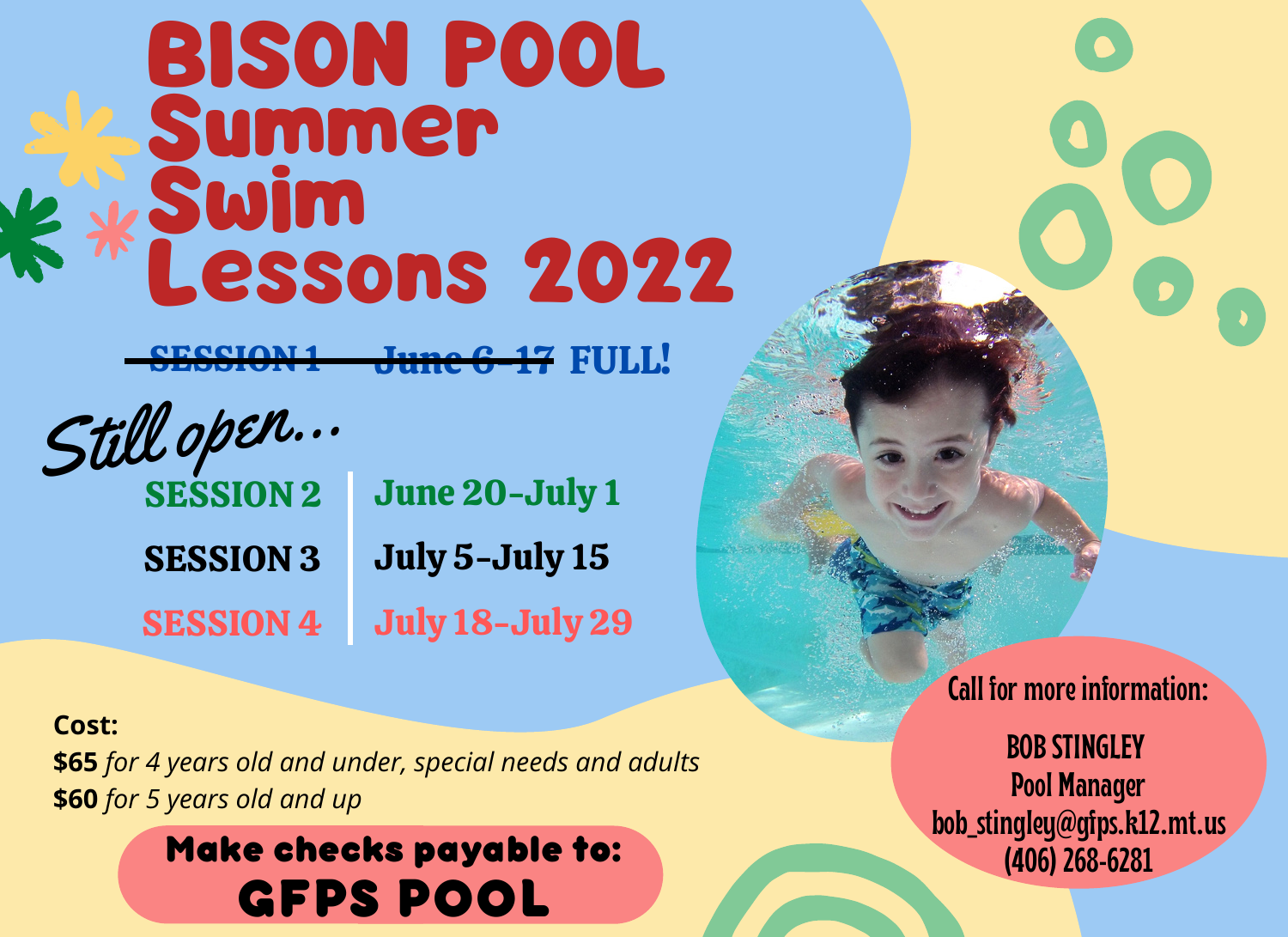# **2022 GFHS Swim Education Program & More**

**Pool location: 19th St. & 5th Ave. South Mailing address: 1900 2nd Ave. South Great Falls, MT 59405**

## **June 6 to July 29**



**Call for more information Bob Stingley** Pool Manager **bob\_stingley@gfps.k12.mt.us (406) 268-6281**

# **GFHS Summer Swim Hours & Prices**

LAP SWIM – Last Day July 29 Mon. – Fri. 6:00-7:30 AM; 12:00-1:00 PM SUMMER PASS \$60 SINGLE PASS \$3.00 AQUA EXERCISE CLASS – \$45 Summer Session: June 7th - July 27th

Tues. & Thurs. 7:30-8:30 PM

OPEN SWIM - Last Day July 29 Day times: Mon., Wed & Fri. 1:00 - 3:45 PM Tues. & Thurs. 1:00 – 2:45 PM Evenings: Mon. & Wed. 7:30 - 8:45 PM ADULTS: \$3.00 CHILD: \$2.00 1 CHILD 5 & UNDER FREE W/ADULT

## **Pool Rentals**

Available for birthday parties & other functions. For more information, call the pool manager at 268-6281.

 **SWIM LESSONS –Last Day July 29** Mon-Thurs. Fridays of the second week are Family Fun Days 9:00 AM-12:30 PM June 6-June 17 , June 20 -July 1, July 5-July 15 & July 18-July 29

Last session is Morning Only

**Swim Lesson Registration Required in Person Mon - Thurs from 4-7 P.M. May 16 – May 26 Tues – Thurs – May 31-June 2 at Great Falls High Pool 19th St. & 5th Ave. South**

**The lessons go every 30 minutes. A new class every 30 minutes, starting at 9. 9-9:30, 9:30-10, ect. Sessions generally run Monday thru Thursday in week 1, Week 2 is Mon- Fri, with Fridays being Family Fun Day.**

# **\*Session One:**

NOT PD

PAID

for verified medical reasons.

Check

**June 6 to June 17**

**Mon., Tues., Wed., & Thurs.** \*Morning Time Slots: **9-9:30; 9:30-10; 10-10:30; 10:30-11; 11-11:30; 11:30-12; Water Babies Sessions @ 12-12:30** 

 **Adult lessons, Special Needs @ 12 only.**

**\*Session Two: June 20 to July 1 Monday Through Thursday Same as Session One time slots**

## **CLOSED JULY 4th**

**\*Session Three: Tuesday July 5 th to July 15 Same as Session One time slots**

**\*Session Four: Monday July 18 to July 29 Same as Session One time slots**

**Lesson Costs: Students 4 yrs & Under, Special Needs & Adults \$65 Students 5 & Up- \$60**

Home Phone:\_\_\_\_\_\_\_\_\_\_\_\_\_Work:\_\_\_\_\_\_\_\_\_\_\_\_\_Cell:\_\_\_\_\_\_\_\_\_\_\_\_\_\_\_ Email address: \_\_\_\_\_\_\_\_\_\_\_\_\_\_\_\_\_\_\_\_\_\_\_\_\_\_\_\_\_\_\_\_\_\_\_\_\_\_\_\_\_\_\_\_\_\_\_\_\_ Any Medical or Physical Limitations/conditions?\_\_\_\_\_\_\_\_\_\_\_\_\_\_\_\_\_\_\_\_\_ \_\_\_\_\_\_\_\_\_\_\_\_\_\_\_\_\_\_\_\_\_\_\_\_\_\_\_\_\_\_\_\_\_\_\_\_\_\_\_\_\_\_\_\_\_\_\_\_\_\_\_\_\_\_\_\_\_\_\_\_\_\_ Session: 1 Cash Refunds: Will be given only for verified medical reasons. PAID\_\_NOT PD\_\_\_ (FILL ONE OUT FOR EACH CHILD) Invoice # \_\_\_\_\_\_\_ Check # \_\_\_\_\_\_ Student's Name\_\_\_\_\_\_\_\_\_\_\_\_\_\_\_\_\_\_\_\_\_\_\_\_\_\_\_\_\_\_ Age\_\_\_\_\_\_ Parent/Guardian\_\_\_\_\_\_\_\_\_\_\_\_\_\_\_\_\_\_Address\_\_\_\_\_\_\_\_\_\_\_\_\_\_\_\_\_\_\_\_\_\_\_  $\#$ Session: 1- (6/6-6/17) , Session 2- (6/20-7/1) Session 3- (7/5-7/15)<br>Session 4- (7/18-7/29)<br>- مصدر مصدر بن مصدر بن مصدر بن مصدر بن مصدر بن مصدر بن مصدر بن مصدر بن مصدر بن مصدر بن مصدر بن مصدر بن مصدر بن Session 4- (7/18-7/29)<br>Time of Lesson:\_\_\_\_\_\_\_\_\_\_\_\_\_Level: 1,2,3,4,5,6,7,  $\blacktriangleright$ ഥ - (7/  $\bullet$ Age Cell: -7/1) Session 3 **LO**  $\overline{\mathbf{r}}$ Invoice  $#$  $2,3$ <br>(circle Any Medical or Physical Limitations/conditions? Address - (6/20 Level: 1 CHILD) Work: 7) , Session 2  $\approx$ Cash Refunds: Will be given only<br>(FILL ONE OUT FOR EACH <u>ငှ</u> Parent/Guardian ပ  $-$  (7/18) Student's Name <u>රි</u><br>-Email address: **Home Phone:** of L Session: **Time** 

Adult, Water Babies, Special Needs: (circle appropriate level) **\$55** 

Needs:

Special

**Babies** 

**Water** 

Adult,

level)

appropriate

 $\blacksquare$ 

 $\blacksquare$ 

 $\blacksquare$ 

 $\blacksquare$